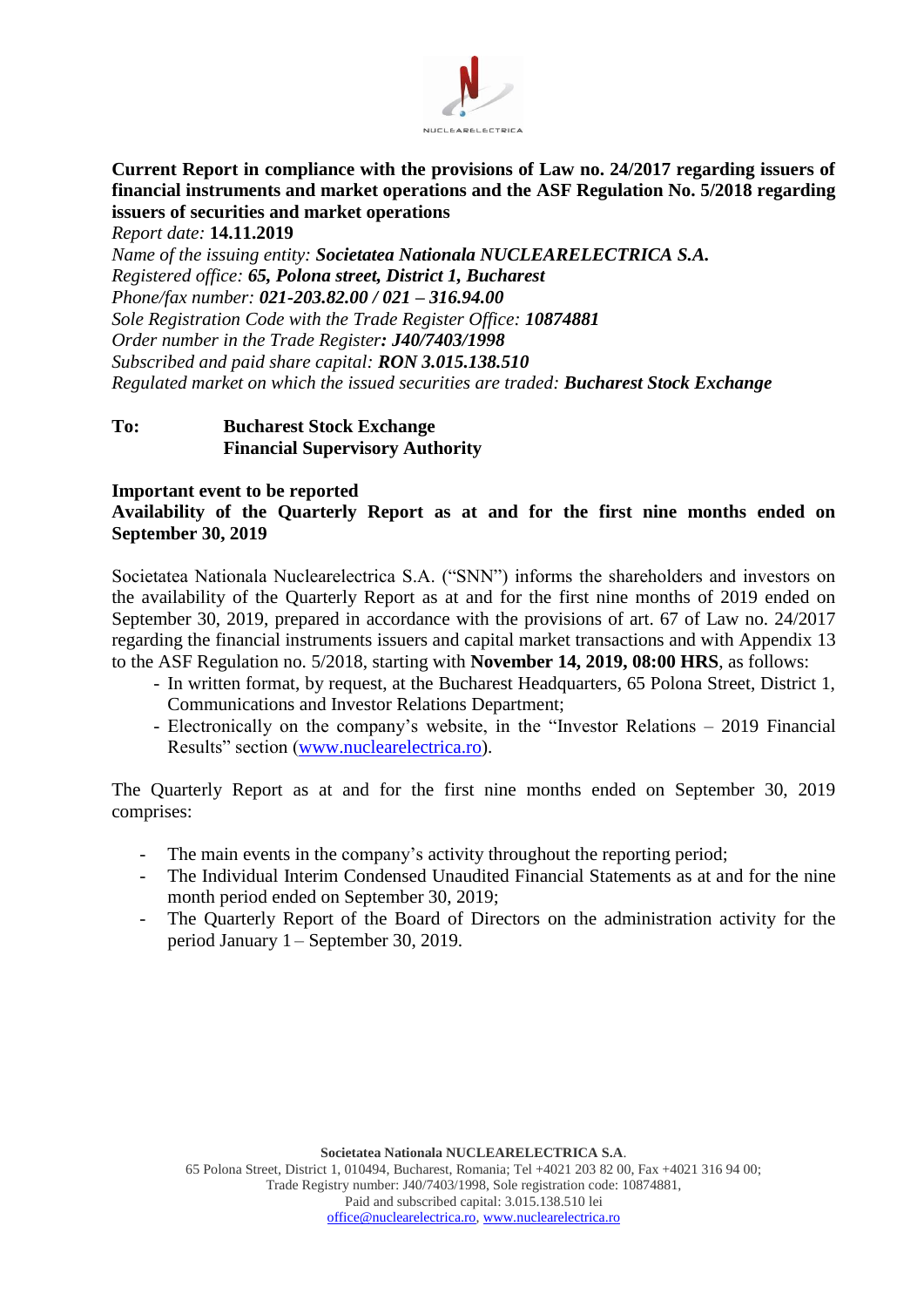**The main results:**

**In the first nine months ended on September 2019, SNN registered a net profit of 415.946 Thousand lei, 29,6% higher than the same period of last year. EBIT increased by 36,3%, while EBITDA increased by 17,3% compared to the similar period of last year, mainly as a result of 15% higher operation revenues influenced by the 16,6% increase in sales.** 

| <b>Indicator</b><br>[thousand RON]                       | 9-month period<br>ended on<br>September 30,<br>2019<br>(unaudited) | 9-month period<br>ended on<br>September 30,<br>2018<br>(unaudited) | <b>Variation</b> |
|----------------------------------------------------------|--------------------------------------------------------------------|--------------------------------------------------------------------|------------------|
| <b>Production (GWh)*</b>                                 | 7,524                                                              | 7,640                                                              | $(1.5\%)$        |
| Operating income, out of which:                          | 1,810,218                                                          | 1,574,294                                                          | 15.0%            |
| Income from electricity sales**                          | 1,771,356                                                          | 1,519,372                                                          | $16.6\%$         |
| Operating expenses, minus impairment<br>and depreciation | (873, 954)                                                         | (776, 293)                                                         | 12.6%            |
| <b>EBITDA</b>                                            | 936,264                                                            | 798,001                                                            | 17.3%            |
| Impairment and depreciation                              | (415,582)                                                          | (416, 129)                                                         | $(0.1\%)$        |
| <b>EBIT</b>                                              | 520,682                                                            | 381,872                                                            | 36.3%            |
| Net financial result                                     | (4,704)                                                            | 17,996                                                             | n/a              |
| Net corporate tax expense                                | (100, 032)                                                         | (78, 872)                                                          | 26.8%            |
| Net profit                                               | 415,946                                                            | 320,996                                                            | 29.6%            |

*\*Electricity produced and delivered by Cernavoda NPP in the National Energy System.*

*\*\*Including revenues from the sale of thermal energy, insignificant in the total revenues.*

*\*\*\* Excerpted from the Interim Individual Simplified Unaudited Financial Statements as at and for the nine month period ended on September 30, 2019* 

**The Operational profit** (EBITDA) increased by 17.3% as compared to the same period of the previous year, mainly following the increase of operational revenues by 15%, influenced by the increase by 16,6% of the revenues from the sale of electricity.

The **operating income** increased by 15%, determined by the 17% increase in the weighted average price of the electricity sold during the period January 1 - September 30, 2019, as compared to the weighted average price in the same period of 2018, considering the sale of a total quantity of electricity during the period January 1 - September 30, 2019 similar to the total quantity sold during the period January 1 - September 30, 2018 (only 1% decrease).

As compared to the same period of the previous year, the quantity of electricity sold on the competition market of bilateral contracts decreased by 2%, and benefited from an increase of the average sale price on this market by 16% (price without Tg), while the electricity quantity sold on the spot market (PZU) decreased by 33%, considering an average sale price on this market higher by 32% (price without Tg) was registered.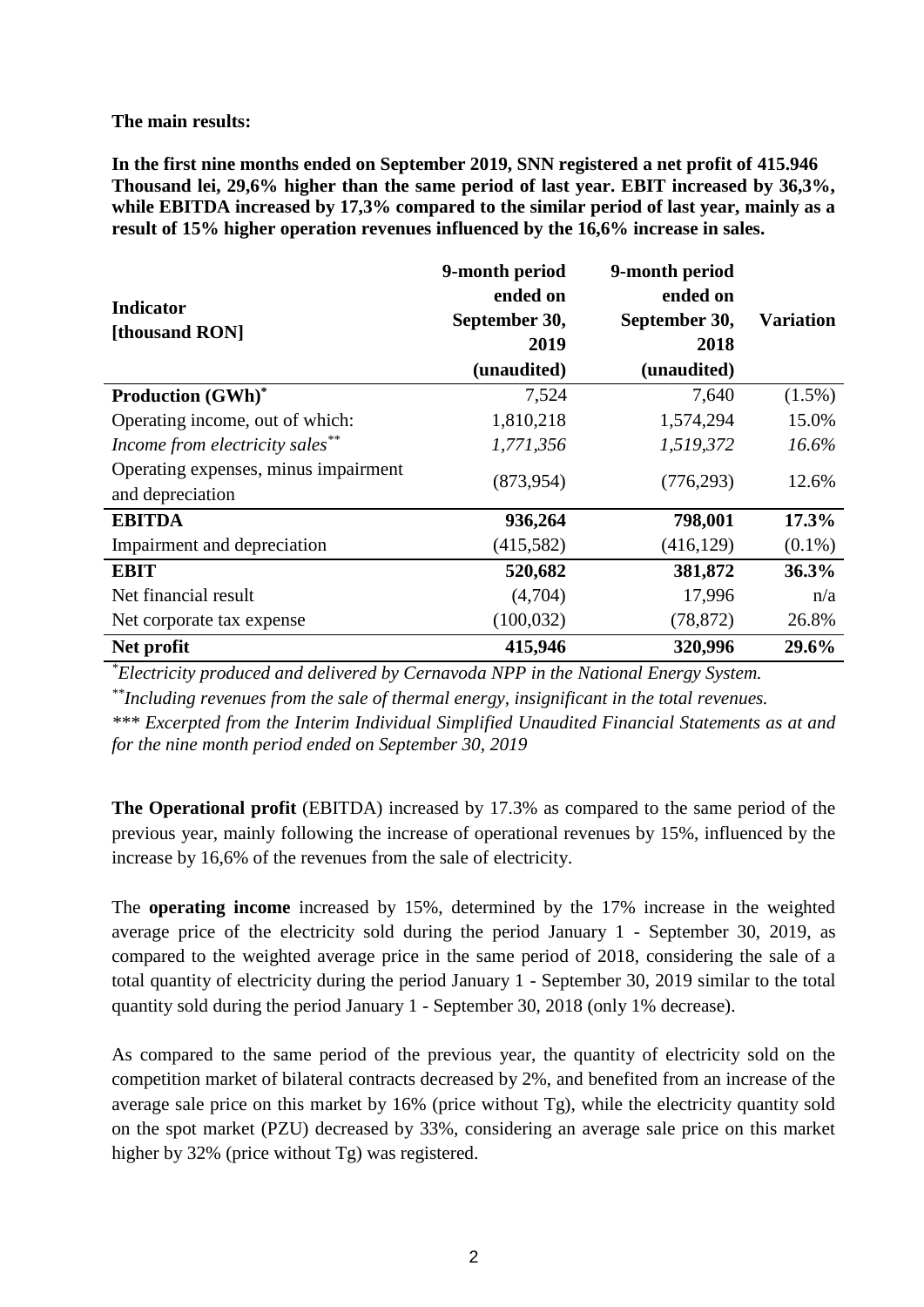Also, in the 9-months period that ended on September 30, 2019, the Company sold approximately 7.4% of the energy on the regulated market (the Company did not sell energy on the regulated market in the 9-months period that ended as of September 30, 2018), at regulated price. For the year 2019, in order to comply with the provisions of the Government Emergency Ordinance no. 114/28.12.2018, ANRE issued Decision no. 326/2019, by which it established a quantity of energy to be sold by SNN on regulated contracts of 1,377 GWh (out of which 558.9 GWh for the period January 1 - September 30, 2019), and for the following years, the sales obligations based on regulated contracts for SNN to be set at a maximum level of 65% of the amount of electricity delivered. Also, ANRE established by said Decision the regulated price that must be used in 2019, i.e. 188.33 RON/MWh, value which does not include the tariff for electric energy transmission service paid to Transelectrica S.A. for the introduction of electricity in the electricity transmission network.

#### **2. Sales (quantities, price and values) during January 1-September 30, 2019**

The gross production of electricity of the two operational units of Cernavoda NPP was 8,214,746 MWh over the period January 1 - September 30, 2019 (of which 2,846,955 MWh in the 3<sup>rd</sup> quarter of 2019); from this gross production, the own technological consumption of the Units during operation, and during the outages ensured from own production was of 691 thousand MWh over the period January 1 - September 30, 2019 (of which 242 thousand MWh in the 3<sup>rd</sup> quarter of 2019).

| Sales by types                                                                       | <b>Quantities</b><br>in MWh | $\frac{0}{0}$<br>of total<br>sales | Average<br>price<br>[Ron/MWh<br>with Tg<br>included] | <b>Revenues</b><br>from sales<br>[Ron] |
|--------------------------------------------------------------------------------------|-----------------------------|------------------------------------|------------------------------------------------------|----------------------------------------|
| Sales on the regulated market                                                        | 558,540                     | 7.1%                               | 189.51                                               | 105,848,909                            |
| Sales on the free market (bilateral<br>contracts and PZU sales), out of which:       | 7,244,206                   | 92.6%                              | 229.25                                               | 1,665,804,607                          |
| - Sales on PCCB - LE, PCCB - NC,<br>PCSU, PC - OTC contracts and supply<br>contracts | 6,323,345                   | 80.8%                              | 230.14                                               | 1,455,274,403                          |
| - PZU sales                                                                          | 920,861                     | 11.8%                              | 228.62                                               | 210,530,204                            |
| PE positive imbalances <sup>*</sup> )                                                | 21,750                      | 0.3%                               | 169.49                                               | 3,686,426                              |
| Total sales January 1 - September 30,<br>2019                                        | 7,824,496                   | 100%                               | 226.90                                               | 1,775,339,942                          |

## **Electric power sales (quantities, prices and values) over the period January 1 - September 30, 2019**

*\*) NB: RON 148,897 of the value presented represents redistributed revenues resulted from the balancing of the system, based on the application of ANRE Order no. 76/2017 and ANRE Order no. 31/2018.*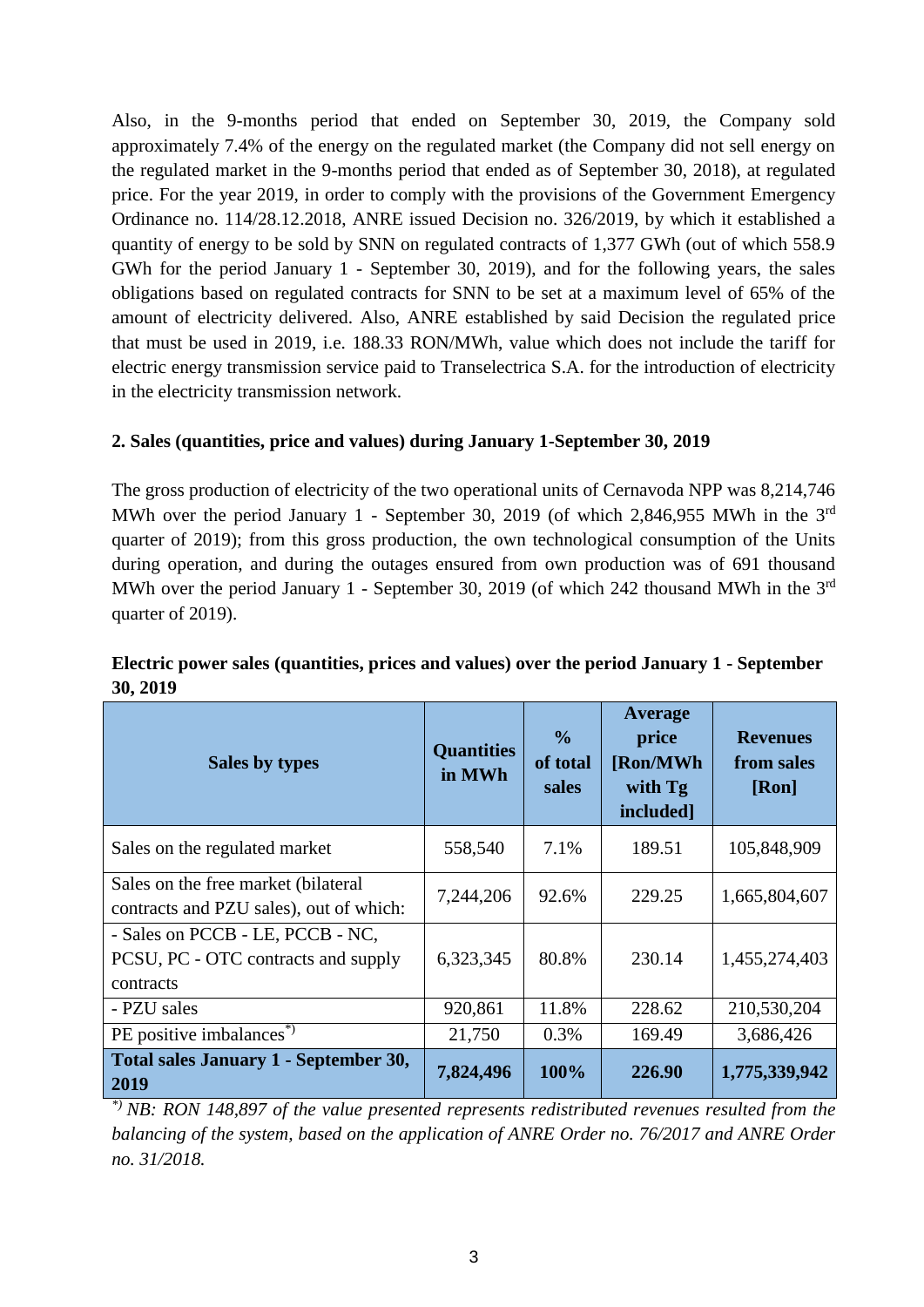During the period January 1 - September 30, 2019, the energy quantities sold based on contracts concluded on **the regulated market** were compliant with ANRE Decision no. 326/25.02.2019. ANRE established a regulated price for SNN of RON 188.33 /MWh (without  $T_g$ ).

The electricity quantities sold on **the competitive market** of bilateral contracts represented over the period January 1 - September 30, 2019, a percentage rate of 80.8% out of the total volume of the sold electric power. The average sale price on bilateral contracts over the period January 1 - September 30, 2019 was 230.14 RON/MWh (with  $T_g$  included), recording an increase of 16.1% as compared to the average price recorded over the same period of 2018, of 198.28 RON/MWh (with included  $T_g$ ); given the fact that the values of the electric power input transport fee in the T<sup>g</sup> network were the following: RON 1.05 /MWh for the period July 1, 2017 - June 30, 2018, according to ANRE Order no. 48/22.06.2017 and RON 1.18 /MWh for the period July 1, 2018 - September 30, 2019, according to ANRE Order no. 108/20.06.2018.

On **the spot market (PZU),** over the period January 1 - September 30, 2019, a quantity of electricity representing 11.8% of the total sales volume was sold, compared to the percentage share of 17.4% recorded over the same period of 2018. The energy average selling price on the spot market (PZU) achieved by SNN over the period January 1 - September 30, 2019 was of RON 228.62/MWh (with  $T_g$  included), as compared to RON 173.97/MWh (with  $T_g$  included) recorded over the same period of 2018.

The difference between the electricity sold by the Company and the electricity produced and delivered by CNE Cernavoda (301 thousand MWh) is represented by the electricity purchased for the full coverage of the contractual obligations, an electricity quantity that was purchased 52% from the spot market, 36% from the Centralized Markets, and the rest from PE.

The revenues obtained from the electricity market related to electricity deliveries over the period January 1 - September 30, 2019 are of RON 1,775,339,942 (of which RON 148,897 represent redistributed revenues resulted from balancing the system, based on the application of ANRE Order no. 76/2017, ANRE Order no. 31/2018), 0.76% higher than the budget revenues over the period January 1 - September 30, 2019, and 16.5% higher than the revenues in the same period of the previous year, respectively.

According to the sales strategy, 9 contracts for purchase on the Centralized Markets were concluded between August 2018 and April 2019, for a constant power of 145 MWh, with delivery in May 2019, at an average price of 210.93 RON/MWh which partially covered the sale obligations assumed by the contracts whose average weighted price in May 2019 was 216.03 RON/MWh.

The average weighted sale price, for the electricity quantities sold (without the resulted market and PE), resulted over the period January 1 - September 30, 2019, is of 229.95 RON/MWh (including Tg). For comparison, the weighted average price of all the transactions performed on the markets on which SNN operated over the period January 1 - September 30, 2019 (PCCB -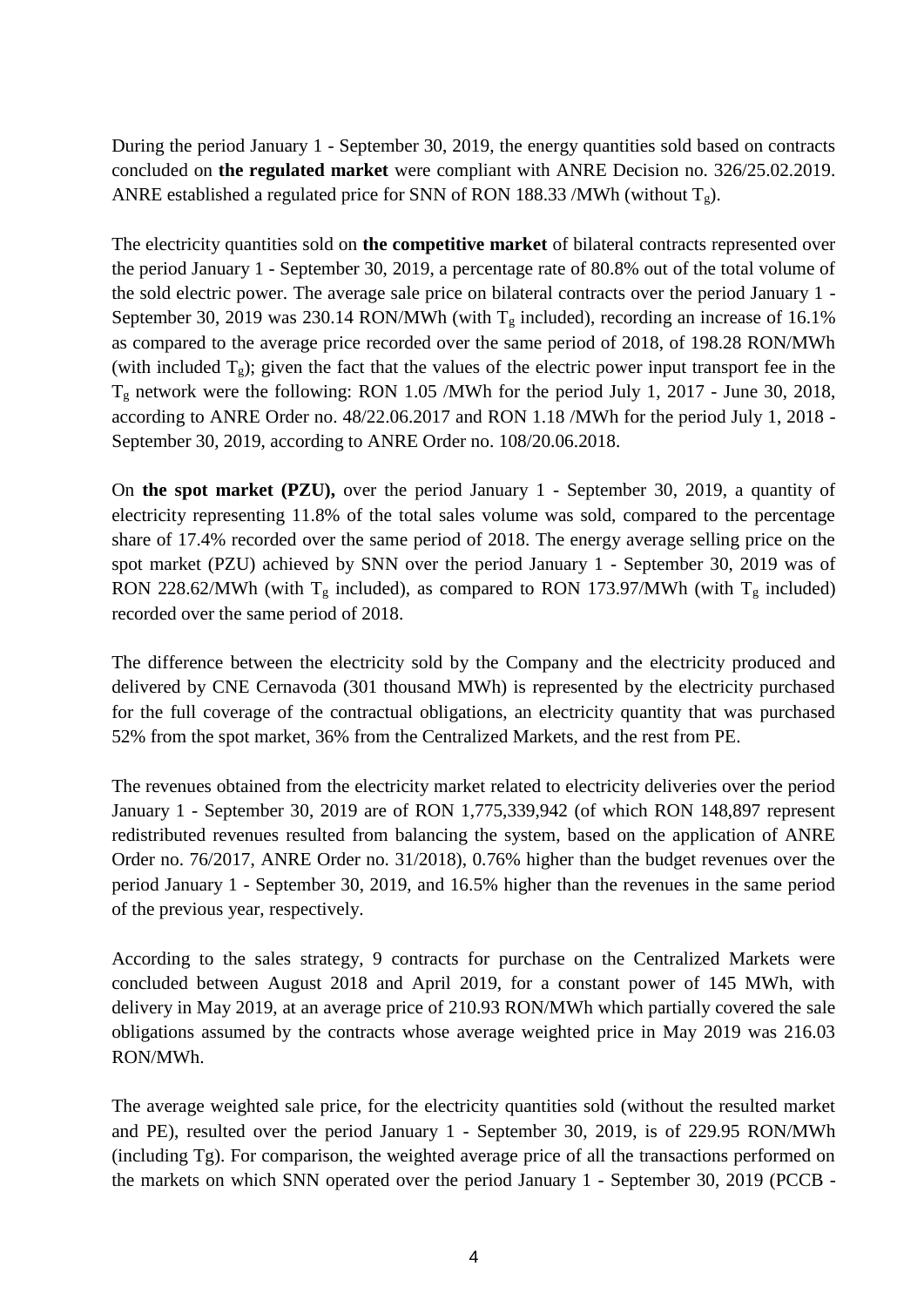LE, PCCB - NC, PCSU and PZU), calculated based on the values published by OPCOM in the monthly market reports, is of RON 240.29/MWh. Over the same period of 2018, the average weighted sale price, for the energy quantities sold (without PE) was RON 194.07/MWh (including  $T_g$ ).

### **3. Investments execution on September 30, 2019**

The total value of the investment program of SNN for 2019 is 256,548 thousand RON (without the component allocated to the payment of the debt service related to long-term loans), a program approved by Resolution no. 6/20.05.2019 of the Ordinary General Assembly of Shareholders of SNN, as part of the Revenues and Expenses Budget ("BVC") of SNN for 2019.

As in the previous years, Nuclearelectrica S.A. structured its investment development program on objectives defined in relation to the needs of the production branches (Cernavoda NPP and Pitesti NFF), so as to achieve a high level of utilization of the production capacity (EAF Energy Availability Factor) in compliance with the nuclear safety norms and the long-term maintenance of the level of excellence in the operation of the plant. At the same time, the goal of the development program is to cover the necessity to upgrade/refurbish certain systems, for economic reasons (specific consumption reductions, improvement of certain parameters related to served processes, with a positive impact on efficiency), and legal ones – the need to implement upgrades associated with nuclear security, environment protection and labor security, representing imperative requirements from the regulatory authorities in the field.

The investment program of SNN for 2019 annexed to BVC was value-sized by considering the ongoing contractual commitments, the estimates regarding the investment objectives to be made, including amounts allocated to investment projects for which the fulfillment of certain requirements outside the control of SNN is anticipated (e.g. prior approvals of regulation authorities, legal terms regarding the completion of public tender procedures, including appeals, obtaining the necessary approvals from SNN corporate bodies, etc.), in order to allow the implementation of these projects by fitting into the approved budget values.

The comparative situation of the investment accomplishments (value and percentage) for January 1 - September 30, 2019 compared to the same period of 2018 is presented in the table below:

| Year | <b>Value</b><br>of the investment<br>program<br>[thousand RON] | <b>Performed</b><br>$(01.01 - 30.09)$<br>[thousand RON] | <b>Achievement level</b><br>$(01.01 - 30.09)$<br>(%) |
|------|----------------------------------------------------------------|---------------------------------------------------------|------------------------------------------------------|
| 2019 | 256,548                                                        | 178,370                                                 | 69.5%                                                |
| 2018 | 244,867                                                        | 116,626                                                 | 47.6%                                                |